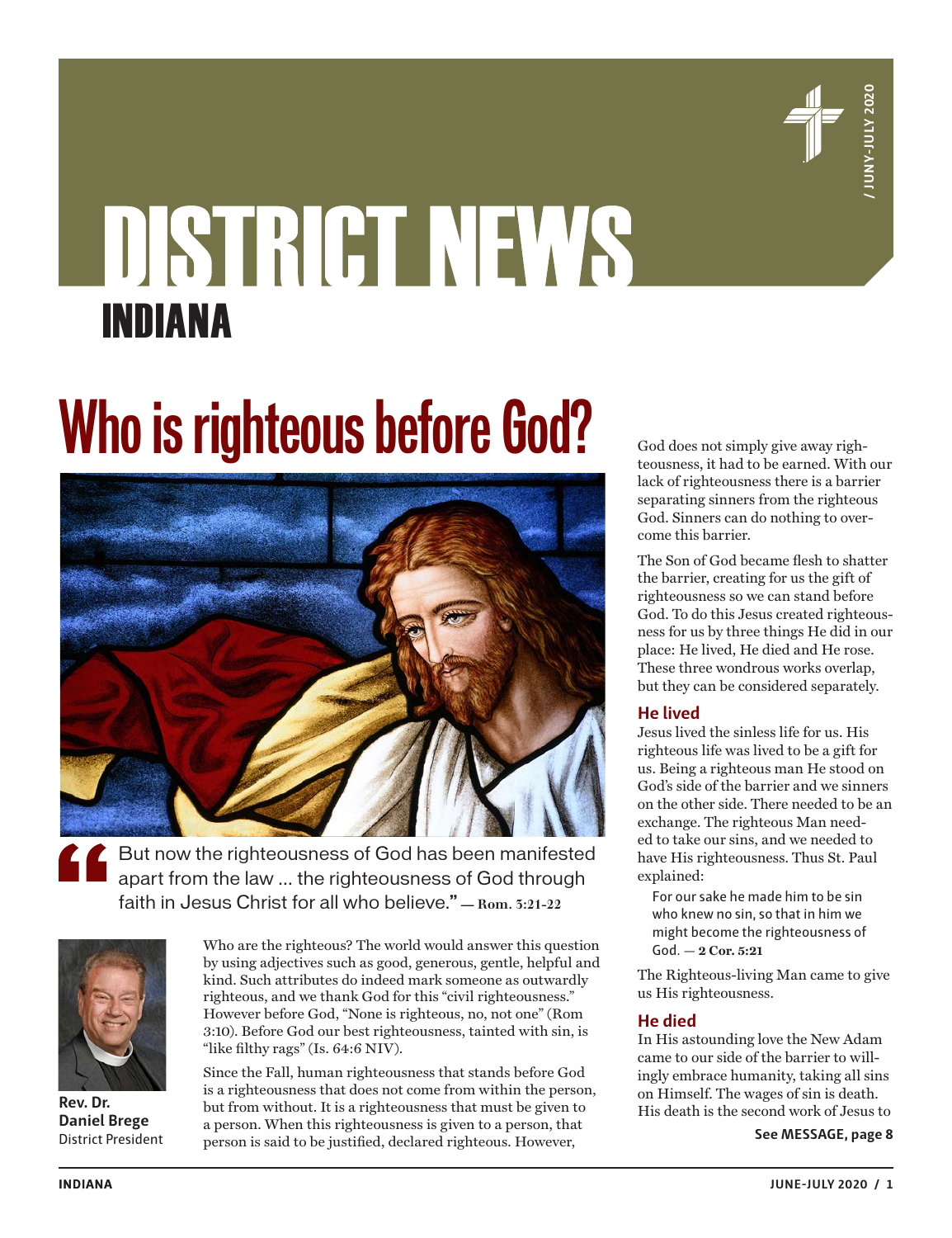## **FRIICATION**

#### **young voices for life**



# **Bringing Life Teams to high schools**

Preparation was the theme of the weekend when 20<br>youth arrived at Camp Lakeview in Seymour on Fric<br>March 6, for the Y4Life High School Leadership Re youth arrived at Camp Lakeview in Seymour on Friday, March 6, for the Y4Life High School Leadership Retreat. They represented three schools — Lutheran High School of Indianapolis, Trinity Lutheran High School in Seymour and Lutheran High School North in St. Louis.

Some were excited. Some were shy. And some were a little bit nervous. But they were clearly ready.

Ready for what? To learn about how to start a Y4Life Team.

Starting and supporting Y4Life teams on Lutheran college campuses has been a focus of Lutherans For Life's (LFL) Y4Life ministry for a few years now, but last fall, LFL, through the work of Y4Life, began a new initiative: extend this support to Lutheran high schools across the nation. The retreat was specifically designed to aid schools in developing new Y4Life Teams and help them set a foundation for successful life ministry in their schools.

Throughout the weekend, students learned and accomplished much. They discovered the attributes of godly leadership, learned what a healthy Y4Life Team looks like, created Gospel-motivated mission statements,

planned a year's worth of Y4Life activities, and engaged in a projectbuilding workshop. Some groups began creating logos; others made a list of friends they wanted to recruit, and all of them received training on how to handle hardship. The room buzzed

with enthusiasm, focus and inspiration; excitement could be felt everywhere.

Learning, planning and focusing on life issues from a Gospel-motivated perspective is exactly what the retreat was designed for. And it happened. Our preparations played out perfectly.

But God had clearly prepared for much more.

In addition to the hopes we had, God provided unforeseen gifts. He showered the room with laughter and camaraderie

#### **See LIFE, page 8**



**Rev. Joshua Haugen, chaplain and theology teacher at Trinity Lutheran High School, Seymour, engages in discussion of life issues with students. Leading the conversation in the table in back is Matthew Frick, teacher and leader of the Saints 4 Life team at Lutheran High School of Indianapolis.**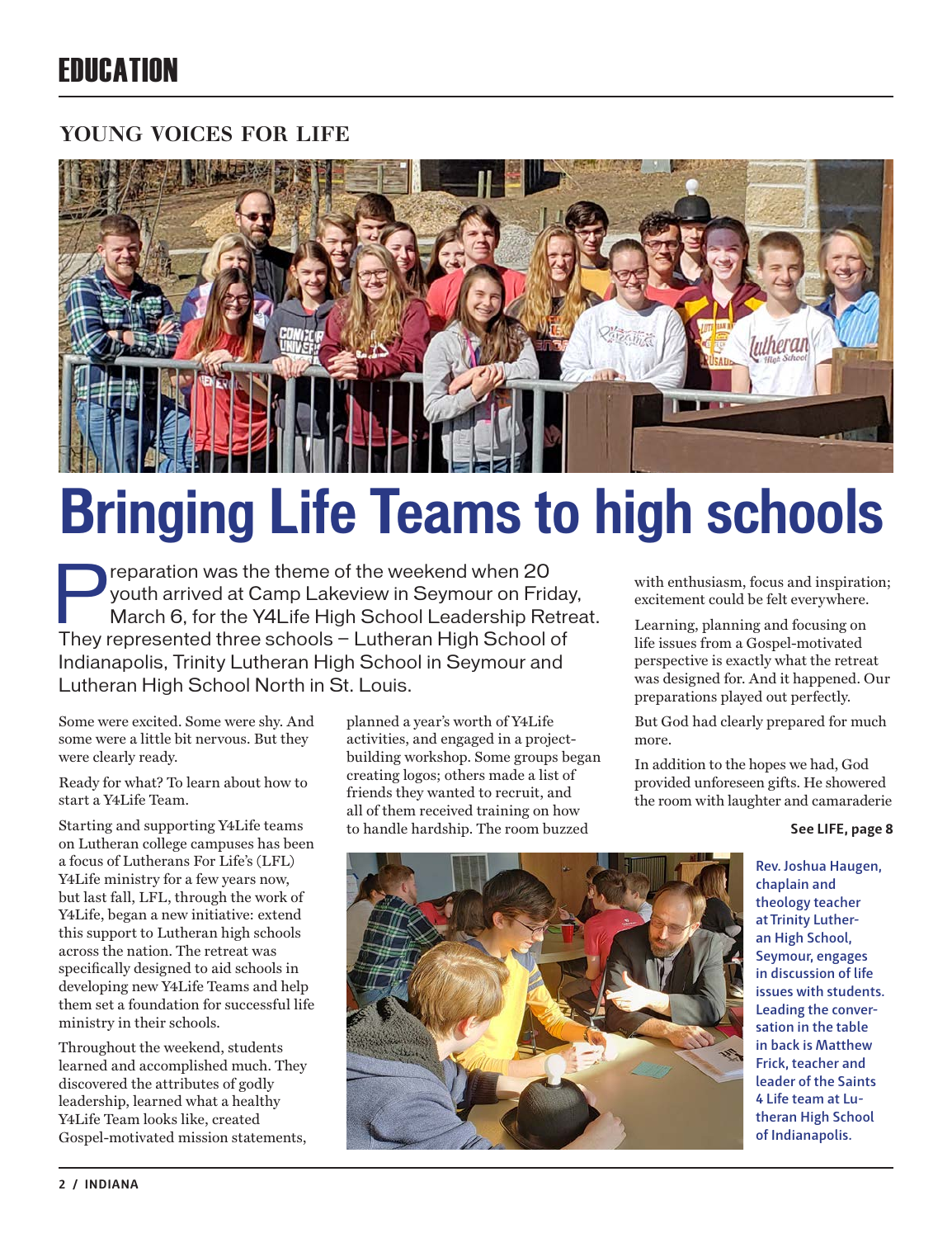## Caring for the Called made positive impact on workers' health

Caring for the Called has promoted the health and well-being of northeast Indiana church workers since 2014 so they could better serve their congregations, schools and ministries. Supported by The Lutheran Foundation for nearly six years, the project came to a close on March 31.

Rev. Richard Koehneke began serving part-time as a ministerial health consultant for Caring for the Called when the pilot project began. The project helped 41 northeast Indiana congregations in 10 counties and 17 schools in The Lutheran Schools Partnership. Rev. Koehneke also connected with deaconesses and directors of Christian education in northeast Indiana.

Using his experience and wisdom from 38 years of parish ministry, Rev. Koehneke provided guidance to congregations and lay leaders in caring for their workers. His previous experience included working with LCMS Commission on Ministerial Growth and Support and serving at Concordia Theological Seminary and the Indiana District, as well as being a member of the Indiana District Ministerial Health Commission and the LCMS Ministerial Care Coalition.

Rev. Koehneke created six objectives for the program that included fostering a culture of intentional, proactive, practical care and concern for the wellbeing of pastors, teachers and other church workers.

To accomplish the goals, Rev. Koehneke educated lay leaders and school boards on ways they could help their workers to practice self care and promote a more balanced approach to wellness. "The healthier the workers are, the healthier their schools and churches





will be so that the ministries can become stronger," Rev. Koehneke said.

> ministry workers and reinforced positive changes. Rev. Koehneke's ministry experience gave him the ability to openly communicate with lay leaders about the challenges of ministry work. "I could speak frankly to lay leaders and talk about things that their pastors might not feel comfortable talking about,"

The program addressed common health and wellness concerns of



**Rev. Richard Koehneke**

he said.

Rev. Koehneke stressed to lay leaders the importance of providing active

support to their church workers. He encouraged them to check in with their pastors and ask questions like, "What's bringing you joy and what's taking away your joy? What things are helping your well-being?" He encouraged lay leadership to provide practical and sustainable action in addressing their ministry worker's needs.

The program also addressed several major threats to worker well-being and the reasons why church and school workers may hesitate to ask for help. Often, they want to be seen as hard workers and get positive reinforcement for working hard. Rev. Koehneke asked lay leaders, "How can we honor and encourage self-care as much as we honor and encourage hard work?" The program stressed the importance of helping workers in prioritizing their well-being so they could continue in faithful and joyful ministry for the long term.

One elder who participated in the program said that Caring for the Called provided a much needed conversation about worker well-being. "I've been an elder here and in another congregation for seven years and this is the first time I've participated in a discussion like this. Long overdue and very timely."

Lay leaders who participated in the program were given information about a variety of resources to help their workers, including the staff of the Indiana District, Concordia Theological Seminary, Grace Place Wellness Ministries, Shepherd's Canyon Retreat, DOXOLOGY, Pastoral Leadership Institute, Concordia Health Plan Pastoral Support Network and Employee Assistance Program, Post-Seminary Applied Learning and Support (PALS, for new pastors), Cross Connections, Run Hard Rest Well, and the Lilly Endowment Clergy Renewal Program. These resources gave churches and school leaders the opportunity to respond appropriately to the needs of their workers.

The Indiana District is grateful for the financial support of The Lutheran Foundation in promoting the health and well-being of our workers.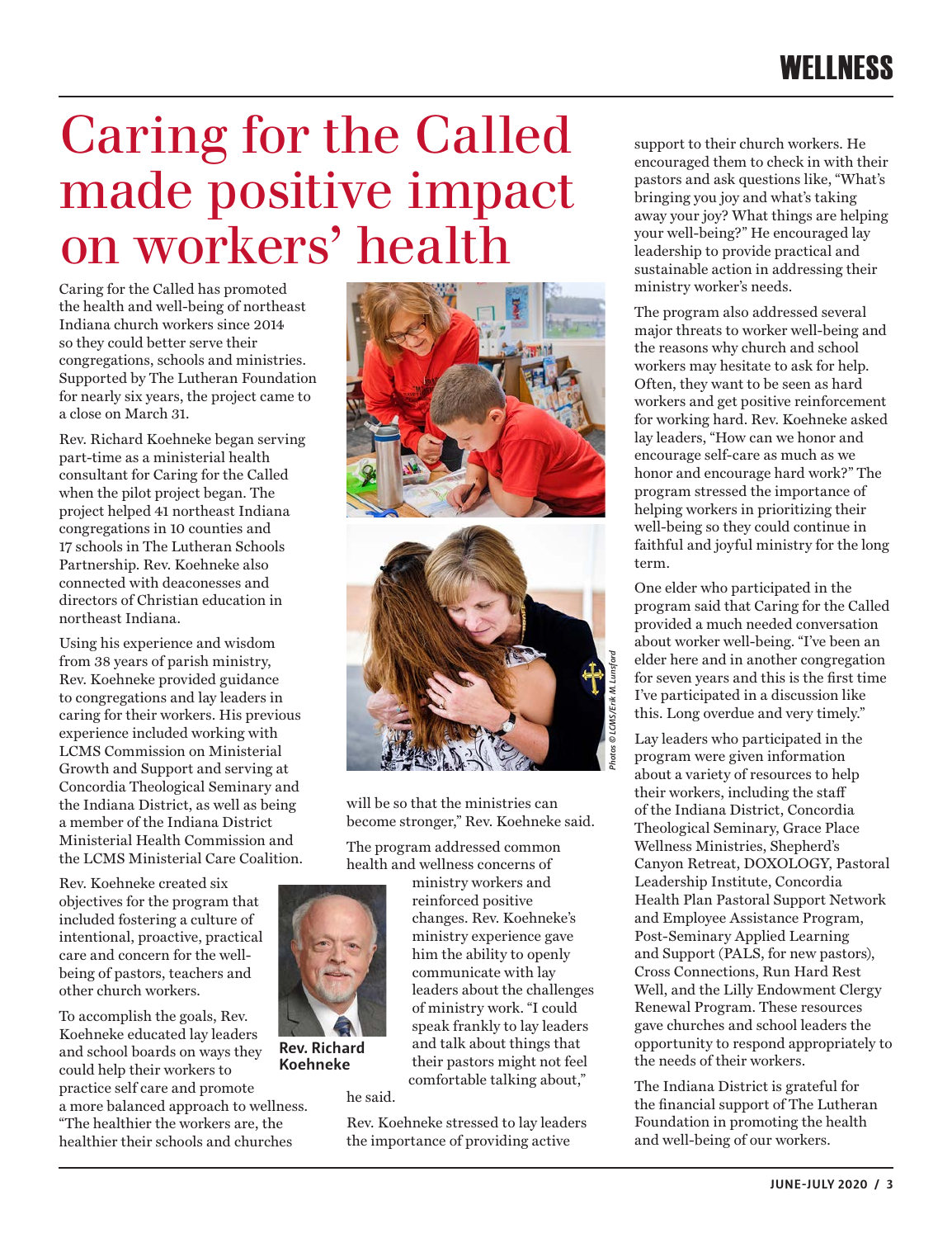## **STEWARDSHIP**



 $\begin{tabular}{ l} \hline \textbf{verywhere I} \\ \textbf{seem to turn,} \\ \textbf{nothing seems} \\ \textbf{manuel anymore.} \end{tabular}$ verywhere I seem to turn, nothing seems Have I lost control? My new CPAP machine is even automatic. Do you remember a stick shift? How about air conditioning or



**Ken Schilf** *Council of Resources* heating being automatically adjusted?

I didn't even have to change some of my clocks to daylight saving time.

Automatic giving has even crept into the church. In previous generations, cash was the way that business was transacted. Then came checks. Now it's credit cards at the grocery stores or gas stations. For convenience when ordering or paying online, it's Pay Pal or electronic funds transfer (EFT). Now I find the church is accepting E-giving. I know that because that is one of the

ways my church accepts our donations.

But the question raised is can you be a faithful steward without cash or check? I respond with an absolute "Yes!" My wife and I are. We find it's like firstfruit giving because when we are away on vacation, our offering is still being given through EFT. When the COVID-19 virus shut down our church, our offering was still there to support the ongoing ministry.

One possible negative aspect of EFT is that you set the amount and never revisit what or why you are giving what you are giving. That alone should have your pastor heighten the awareness of stewardship and why we do give, "… for God loves a cheerful giver" (2 Cor. 9: 7b). Yes, your pastor needs to preach and teach about stewardship more than just on Stewardship Sunday!

Electronic giving is neither good nor bad. It can certainly be used for the glory of God. These new means should not be feared. They can be used, just like any other gift from God, for the purpose of spreading the Gospel.

If you're unsure of how to do EFT, ask your church treasurer or your bank.

#### **OUTREACH KENTUCKY**

## **Great news!**

Outreach Kentucky is an effort of the Indiana District to plant a new town and gown ministry in Richmond, Ky. Richmond is the home of Eastern Kentucky University, which has a total enrollment of 15,816 students in 2020. Richmond is located in Madison County and has a population of 35,894 residents (Madison County has a population of 92,987 residents). There is great opportunity for outreach in Richmond and beyond.

The Indiana District has been raising funds for this new start since 2015. Many LCMS congregations, LCMS schools and individuals have given to help fund this mission. God has blessed the effort! Congregations, schools and individuals have contributed \$117,128 in donations. The district Board of Directors has matched \$100,000 of that with a New Ministry Initiative matching grant. So the total amount raised at this point is \$217,128. We praise and thank God for the generosity of all who have participated in this mission endeavor.



**The Eastern Kentucky University campus in April.**

The Board of Directors is presently developing a call list and will issue a call in the not-too-distant future, when it is prudent to do so. The hope is to have a missionary working this mission field in the fall of 2020.

There is more to be done. The initial goal was to raise \$250,000. Please pray for this mission and please consider participating in the support of placing a pastor/mission developer in Richmond.

For more information and to contribute to the effort, visit *in.lcms.org/outreach-kentucky.*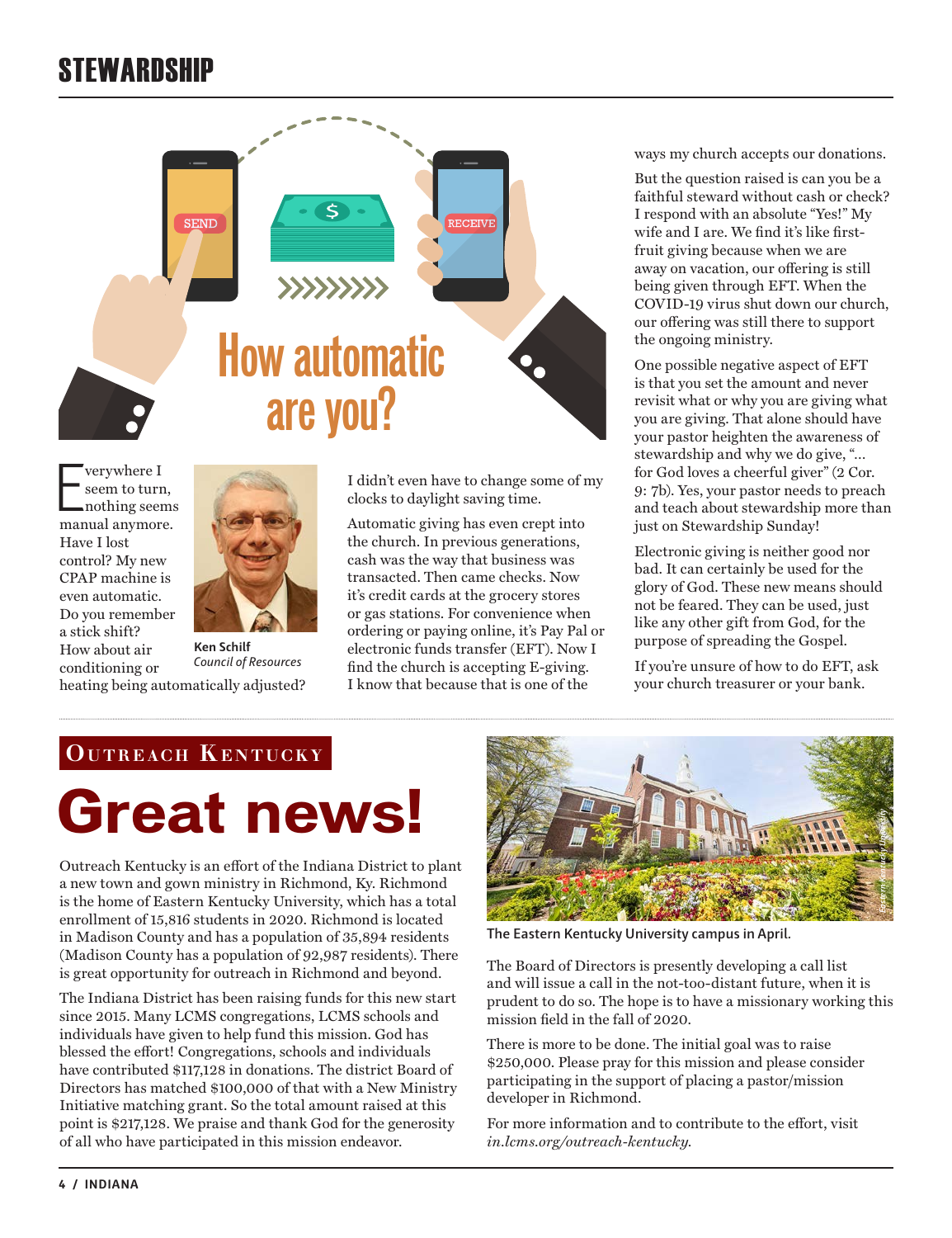## **CELEBRATIONS**

## **Birthdays**

**June 10** Lloyd Sterling, 91 St. Peter's, Brownstown

**June 11** Sue Fremder, 92 St. John, Vincennes

**June 12** Edna Fischer, 91 St. Paul, Evansville Phyllis Zabel, 91 St. Peter's, Brownstown Anna Mary Hussung, 90 St. Johns, Lanesville

**June 14**

**June 15** Pauline Miller, 91 Calvary, Indianapolis

Elli Huotilainen, 94 Calvary, Indianapolis

#### **June 1**

Bill Kamman, 92 Immanuel, Seymour Jean Popoff, 91

Zion, Fort Wayne Martin Scheimann, 91

St. Paul's, Fort Wayne **June 3**

Anita Steele, 94 Zion, Decatur

**June 4** Alvin Terkhorn, 93 Zion, Seymour Marcia Freeby, 92 Calvary, Indianapolis Ted Reinhart, 91

St. Paul-Preble, Decatur **June 7**

Edna Messing, 92 St. Paul-Preble, Decatur

## **Prayer list**

#### **Week of June 1**

Rocky Mountain District Circuit 15 – Indianapolis South Concordia, Greenwood Mount Olive, Greenwood Calvary, Indianapolis Emmaus, Indianapolis First Timothy, Indianapolis Our Savior, Indianapolis St. Paul, Indianapolis St. Peter, Indianapolis Mission: L.A.M.B., Burmese Muslims, New Life, Fort Wayne RSO: Lutheran Life Villages, Fort Wayne

#### **Week of June 8**

SELC Distict Circuit 21 – Lexington Our Savior, Danville Bread of Life, Georgetown Good Shepherd, Lexington Our Redeemer, Lexington St. John, Lexington Mission: Burmese, Karen, Southwest, Fort Wayne RSO: Lutheran Ministries Media, Fort Wayne

#### **Week of June 15**

South Dakota District Circuit 5 – South Bend St. Paul's, Bremen Trinity, Culver Trinity, Elkhart Prince of Peace, Goshen St. Peter, Mishawaka Calvary, Plymouth Emmaus, South Bend Our Redeemer, South Bend<br>St. Paul. South Bend Redeemer. Warsaw St. Paul, South Bend St. Peter's, Warsaw St. Paul, Woodland Mission: Burmese ESL, Bible Study, Southwest, Fort Wayne

**June 16** Helen Carrell, 92 St. Paul, Evansville

> **June 17** Maxine Christiansen, 90 Calvary, Plymouth

**June 19** Eileen Weber, 98 St. Paul's, Fort Wayne

**June 21** Luella Holle, 94 Emanuel-Dudleytown, Seymour

**June 24** Mildred Bartels, 95 Zion, Fort Wayne Arnold Busse, 90 Cornerstone, Carmel

**June 26** Ruth Alber, 98 Zion, Wabash

RSO: Lutheran School Partnership, Fort Wayne

**Week of June 22**

South Wisconsin District Circuit 9 – Fort Wayne East Ascension, Fort Wayne Concordia, Fort Wayne Gloria Dei, Fort Wayne Promise, Fort Wayne St. Peter, Fort Wayne Prince of Peace, Grabill Emanuel, New Haven Martini, New Haven St. Paul, New Haven Christ, Woodburn Zion, Woodburn Mission: Burmese Youth, Southwest, Fort Wayne RSO: Lutheran Social Services, Fort Wayne **Week of June 29**

Southeastern District Circuit 16 – Indianapolis North Cornerstone, Carmel Journey, Fishers Holy Cross, Indianapolis Messiah, Indianapolis Christ, Noblesville Epiphany, Westfield Lord of Life, Westfield Mission: Compassionate Care Ministries-4 Kenya Kids, Emanuel, New Haven RSO: Lutheran Special Ed Ministries, Fort Wayne

#### **Week of July 6**

Southern District Circuit 22 – Evansville East St. John, Evanston Our Saviour, Evansville Our Redeemer, Evansville Trinity, Henderson Peace, Owensboro Emmanuel, Tell City Mission: TIM, Messiah, Indianapolis RSO: Siberian Lutheran Mission Society, Fort Wayne

**July 5** Gladys Ross, 98 Trinity, Hobart

Leona Kerkhoff, 94 Grace, Muncie John Downings, 91 Heritage, Valparaiso

Burt Smith, 94

**July 10** Lillie Christopher, 96 Emanuel-Dudleytown, Seymour

#### **Week of July 13**

Southern Illinois District Circuit 1 – Hammond<br>Concordia. Hammond St. Paul. Munster Concordia, Hammond Trinity, Hammond Redeemer, Highland Trinity, Lowell Peace, Schererville Mission: African American-1st Timothy, Messiah, Indianapolis Other Special Ministry: Valparaiso University

### **Week of July 20**

Circuit 10 – Decatur Peace, Berne **Immanuel, Decatur<br>St. John, Decatur** St. Paul, Decatur St. John, Decatur<br>St. Peter. Decatur St. Paul, Decatur St. Peter, Decatur Zion-Friedheim, Decatur Emmanuel-Soest, Fort Wayne Prince of Peace, Hartford City St. John, Monroeville Bethlehem, Ossian New Hope Ossian Faith, Roanoke Mission: Compassionate Social Care Ministries- 4KenyasKids, Messiah, Indianapolis RSO: Wittenburg Village

#### **Week of July 27**

Wyoming District Circuit 11 – Lafayette St. Matthew, Delphi Trinity, Goodland Grace, Lafayette St. James, Lafayette St. James, Logansport Our Savior, Monticello St. John, Rensselaer St. Luke, Rensselaer<br>St. James. Revnolds St. John. Rochester St. James, Reynolds Redeemer, West Lafayette University, West Lafayette Mission: Child Beyond International, Messiah, Indianapolis RSO: Bethesda Lutheran Communities, Fort Wayne



St. Paul's, Fort Wayne **June 28** Bryce Shull, 99

Zion, Fort Wayne **June 30**

Betty Gotsch, 93

St James, Lafayette Carl Deimling, 94 Bethlehem, Fort Wayne Paul Schnute, 95, Trinity – Darmstadt,

**July 1** Clarence West, 99 Trinity, Henderson Lucy Kniggendorf, 91 Calvary, Plymouth

**July 4** Dale Carrell, 94 St. Paul, Evansville

**July 6**

Liselotte Leming, 95 Evansville

**July 7**

Cornerstone, Carmel Clarabelle Troike, 92 St. Peter, North Judson Helen Hegerfeld, 90 St. John-Flatrock, Monroeville

Rona Edquist, 92 Heritage, Valparaiso **July 11** Jean Morris, 95 Immanuel, Seymour

James Paul, 91 Zion, Wabash

**July 15** Leroy Beilke, 92 St. Paul, Evansville

Harlan Helwig, 92 St. Peter's, Waymansville

**July 20** Donna Sensmeier, 97, Trinity – Darmstadt, Evansville

**July 21** Elizabeth Riedemann, 99 Cornerstone, Carmel Ralph Johnson, 98 St. James, Lafayette

> **See BIRTHDAYS, page 7**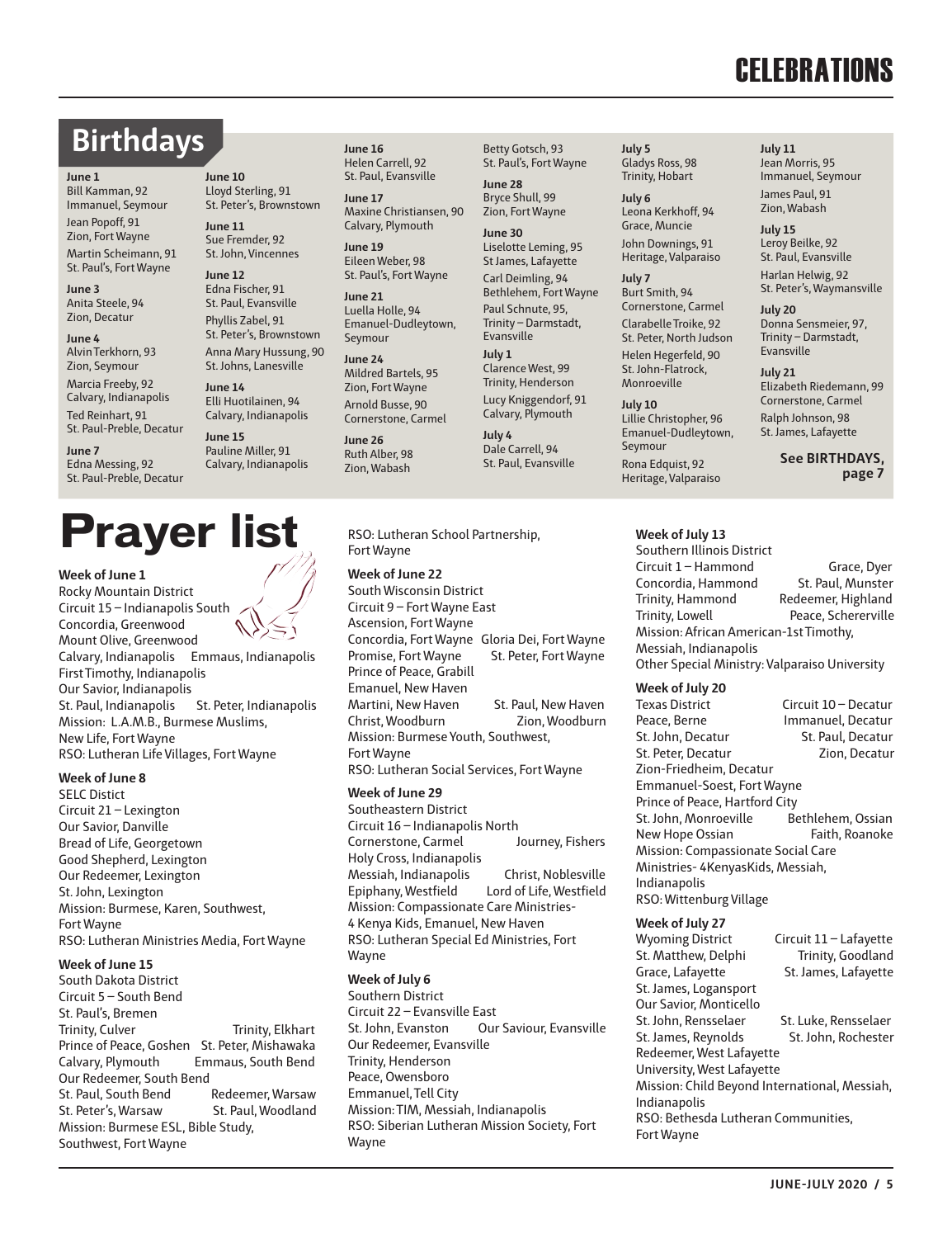## **Anniversaries**

#### **June 1**

John II and Barbara Ryan, 63 Calvary, Indianapolis Delbert and Alberta Tormoehlen, 62 Immanuel, Seymour

#### **June 2**

Tom and Shirley Noll, 64 Zion, Decatur Thomas and Marilyn Bylsma, 58 St. James, Lafayette Thomas and Joan West, 58 St. Paul's, Fort Wayne James and Marilyn Hurt, 57 Immanuel, Seymour

#### **June 3**

Don and Marlene Day, 64 Calvary, Plymouth Harlan and Donna Heinz, 59 St. Johns, Lanesville

Kenneth and Dorothy Welther, 59 St. James, Lafayette Claude and Beverly Young, 50 St. Paul, Evansville

#### **June 4**

Rev. George and Lois Lange, 60 Zion, Fort Wayne Mr. and Mrs. David Leonard, 60 Trinity, Hobart Rev. Bob and JoAnne Reinhardt, 60 Our Redeemer, Evansville Pete and Andrea Barber, 54 Cornerstone, Carmel

#### **June 5**

Paul and Leona Busse, 65 Zion, Decatur Franklin and Delores Furr, 60 St. Paul, Denham Richard and Carol Glusenkamp, 55 St. Paul's, Fort Wayne

#### **June 6**

Rev. Harvey and Carol Lange, 68 Calvary, Indianapolis David and Sharon McPike, 67 Emmanuel, Tell City Charles and Gladys Bartholomew, 61 Faith, Bloomington Dave and Marcia Broman, 50 Cornerstone, Carmel David and Nancy Sattler, 50 St. James, Lafayette

#### **June 7**

Mr. and Mrs. Ned Hall, 62 Immanuel, Avilla Stephen and Linda Decker, 56 St. James, Lafayette Larry and Judie Moore, 51 Shepherd of the Hills, Georgetown

#### **June 8**

Eston and Janet Hathaway, 62 Cornerstone, Carmel Stanley and Carol Hill, 62 Immanuel, Seymour Larry and Phyllis Bowman, 52 Cornerstone, Carmel

#### **June 9**

Dick and Elva Posewitz, 58 Our Redeemer, Evansville Dave and Jan Hockemeyer, 57 St. John-Flatrock, Monroeville Jim and June Schwengel, 57 Our Redeemer, Evansville Gary and Darlene Parker, 53 St. Paul, Evansville Mr. and Mrs. Paul Zuehsow, 52 Immanuel, Avilla

#### **June 10**

Alfred and Mildred Fenneberg, 62 Immanuel, Seymour Don and Pat Meyer, 54 Calvary, Indianapolis Steve and Donnalyn Unsicker, 54 St. John-Flatrock, Monroeville Jim and Karyn Beissler, 53 Cornerstone, Carmel Jon and Laura Stahl, 53 Immanuel, Seymour

**June 11** Al and Pat Struss, 54 Calvary, Indianpolis John and Carol Valentine, 53 Cornerstone, Carmel

#### **June 12**

Charles and Francis Nichols, 65 St. Peter's, Brownstown Ron and Diana Toburen, 56 St. Peter's, Waymansville Ron and Bonnie Brink, 55 Calvary, Indianapolis Bill and Sandy Culbertson, 55 Cornerstone, Carmel Wayne and Nell Darlage, 55 Our Shepherd, Avon Mr. and Mrs. Arnold Schroeder, 55 Trinity, Hobart Ted and Sandy Blomenberg, 54 Zion-Friedheim, Decatur

#### **June 13**

Ivan and Ardina Lepper, 61 St. John-Bingen, Decatur Chester and Shirley Gut, 56 Calvary, Plymouth Lee and Marsha Davis, 55 Zion, Wabash Dan and Sandy Kendall, 55 Calvary, Indianapolis

#### **June 14**

Gene and Carol Bruns, 62 Cornerstone, Carmel Neal and Linda Schwier, 53 Cornerstone, Carmel Ron and Cheryl Geik, 51 Calvary, Plymouth Ron and Cheryl Janke, 51 Cornerstone, Carmel Fred and Robyn Scheel, 51 Cornerstone, Carmel Fritz and LuAnn Bultemeyer, 50 St. John-Bingen, Decatur

Lyle and Suzanne Matthias, 50 St. John-Flatrock, Monroeville

#### **June 15**

Don and Ruth Gambrel, 58 Zion, Seymour John and Betty Irwin, 52 Immanuel, Seymour John and Judi Pape, 52 Grace, Muncie

**June 16**

Richard and Kareen Nielsen, 70 St. Peter, North Judson Mr. and Mrs. Charles Ewen, 58 Trinity, Hobart Earl and Mary Pottschmidt, 57 St. Peter's, Brownstown

#### **June 17**

Omer and Alvona Hackman, 64 St. Peter's, Brownstown Ron and Nancy Glaser, 60 Concordia, Louisville Charlie and Dory Stigall, 59 Our Shepherd, Avon Ronald and Julia Adams, 53 St. James, Lafayette Dale and Pam Ott, 53 Cornerstone, Carmel

#### **June 18**

Larry and Sara Jupin, 65 Calvary, Indianapolis Bates and Judy McIndoe, 60 Cornerstone, Carmel Rev. Dr. David and Dorothy Scaer, 60 Zion, Fort Wayne Arnold and Faith Witte, 55 St John-Bingen, Decatur Harry and Dana Lemke, 54 St. Peter, North Judson

Mark and Sharon Helmkamp, 53 Concordia, Louisville Richard and Arlene Wolfgang, 53 Zion, Wabash

#### **June 19**

Bill and Janet Walker, 60 Grace, Muncie Rev. John and Gloria Hamer, 55 St. Paul's, Fort Wayne Phil and Roxana Schupp, 55 Concordia, Louisville Richard and Eunice Maurer, 54 St. James, Lafayette

#### **June 20**

Tom and Marvene Buuck, 68 Zion-Friedheim, Decatur Jerry and Ronnie Widenhofer, 56 Concordia, Fort Wayne William and Karin Kirsch, 55 St. Paul, Evansville Dick and Lois Reddemann, 55 Concordia, Fort Wayne Butch and Betty Werner, 55 Heritage, Valparaiso David and Judy Zolman, 55 Zion, Wabash Rich and Nancy Burke, 50 Cornerstone, Carmel

**June 21** Jim and Jackie Beery, 73 Zion, Decatur JR and Donna Wessel, 67 St. Peter's, Brownstown Fred and Susan Fechtman, 57 Cornerstone, Carmel Donald and Penny Letterman, 51 Trinity, Henderson Max and Eva Middendorf, 51 St. Peter's, Brownstown Rev. Richard and Carole Radtke, 51 St. Paul's, Fort Wayne Jim and Ellen Vance, 51

#### Calvary, Indianapolis

**June 22** Dr. Charles and Dee Freudenberg, 68 Our Redeemer, Evansville Pete and Jean Rump, 63 Cornerstone, Carmel

Herb and Barb Hoeltke, 57 Concordia, Greenwood Steve and LaDonna McBride, 52 St. John-Bingen, Decatur

#### **June 24** Larry and Marilyn Cooper, 53

Immanuel, Seymour Dennis and Jane Jordan, 53 St. Paul's, Fort Wayne

#### **June 25**

Gene and Lucille Stewart, 65 St. Johns, Lanesville Mr. and Mrs. Art and Grawcock, 54 Immanuel, Avilla

#### **June 26**

William and Sandy Brandt, 56 Immanuel, Seymour Al and Charlotte Davis, 55 Zion, Seymour

Ron and Luci Miller, 55 Zion, Seymour Donald and Margaret Downen, 50 St. James, Lafayette Dallas and Rose Johnson, 50 Shepherd of the Hills, Georgetown

#### **June 27**

Zeke and Shirley LaGrange, 66 Emmanuel, Tell City

Donald and Anna Weidler, 56 Zion, Decatur

Leonard and Miriam Neumann, 55 Concordia, Greenwood

Don and Sara Bultemeier, 51 Zion-Friedheim, Decatur Ron and Debbie Reinking, 51 Cornerstone, Carmel

Archie and Annie Smith, 51 Bethlehem, Fort Wayne

Ernie and Donna Dettmer, 50 St. John's-White Creek, Columbus Dean and Cindy Wass, 50

Zion-Friedheim, Decatur

#### **June 28**

Roy and Joyce Stuckwisch, 51 Zion, Seymour

### **June 29**

George and Carole Shramovich, 52 Redeemer, Louisville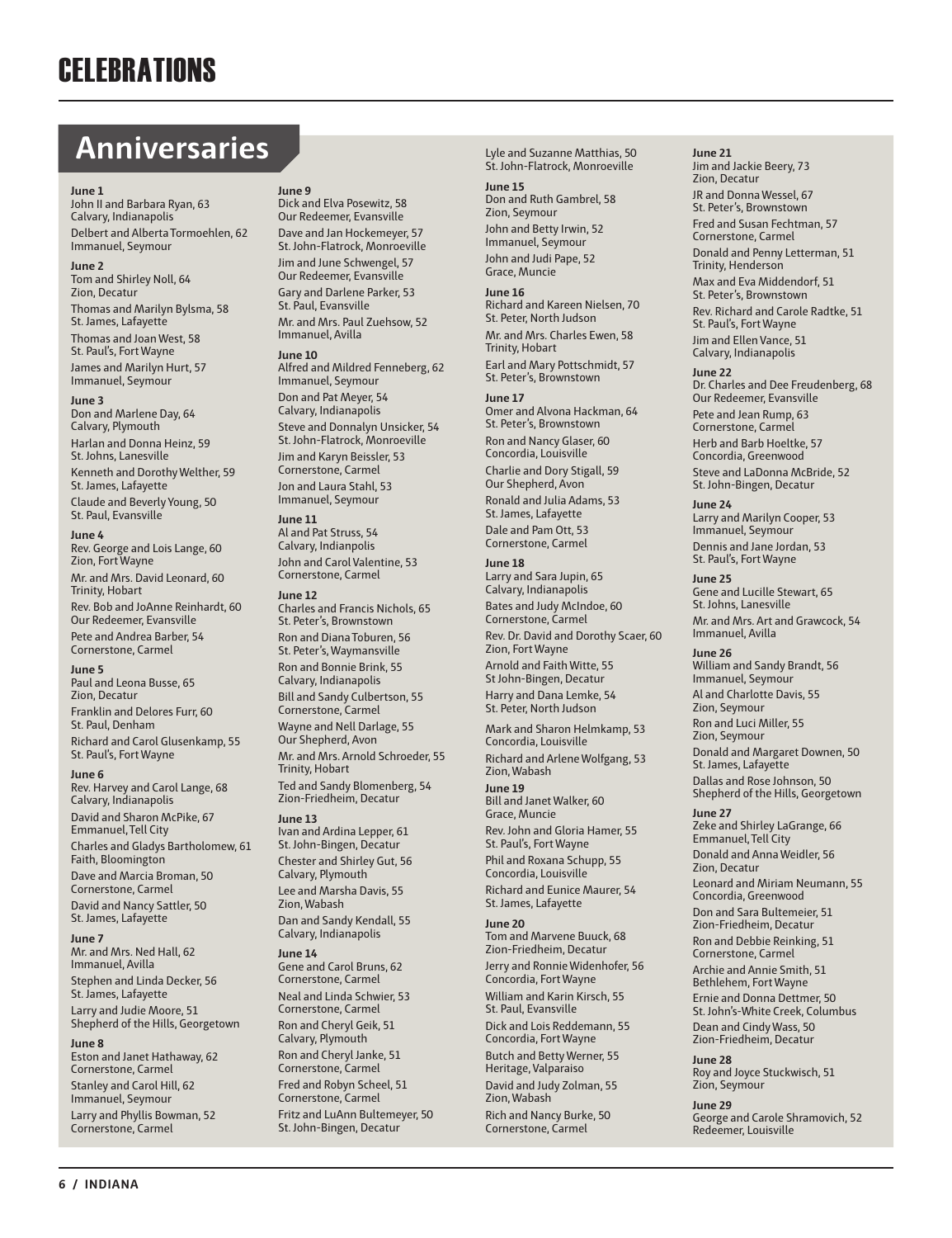## **CELEBRATIONS**

Edward and Deloris Tharp, 52 Bethlehem, Fort Wayne

**June 30** Fred and Betty Roeder, 71 Our Redeemer, Evansville Ralph and Deloris Beck, 69 Zion, Fort Wayne Gary and Jill Boyd, 54 Grace, Muncie

#### **July 2**

Mel and Lillie Rahe, 60 Shepherd of the Hills, Georgetown Dave and Dena Schult, 60 Bethlehem, Fort Wayne Robert and Karen Grimm, 56 Heritage, Valparaiso William and Linda Marsh, 54 Immanuel, Seymour

#### **July 3**

Clifford and Kathryn Sierp, 72 Immanuel, Seymour Tomas and Patricia Tinsley, 66 Bethlehem, Fort Wayne Robert and Linda Emily, 55 Immanuel, Seymour

**July 4** John and Elizabeth Moeller, 55 Zion, Wabash

**July 5** Ed and Peggy Davison, 52 Calvary, Indianapolis

**July 6** Ed and Vee Gutt, 68

Heritage, Valparaiso Pete and Diane Joseph, 52 Calvary, Indianapolis Fritz and Joyce Levenhagen, 52 Epiphany, Westfield

#### **July 7**

Clark and Edith Grady, 58 St. James, Lafayette Ralph and Ellen Kerwin, 58 Cornerstone, Carmel

**July 8** Marvin and Arnita Schroeder, 75 St. John-Bingen, Decatur Marlowe and Carol Hecht, 59 St. Paul's, Fort Wayne

**July 10** Richard and Glenna Weiland, 55 Zion, Decatur

**July 11** Bill and Dottie Carlson, 56 Heritage, Valparaiso

Rev. Curtis and Pam Peters, 55 Concordia, Louisville

**July 12** Brent and Bonnie Higgins, 51 Cornerstone, Carmel

Rev. Dennis and Linda Perryman, 51 Cornerstone, Carmel

**July 13** George and Beverly Skibbe, 63 St. Peter, North Judson

**July 14** Kenny and Joan Roop, 69 Zion, Decatur

Marvin and Ellen Peters, 64 St. Peter, North Judson Ray and Ruth Everson, 56 Concordia, Greenwood Allan and Mary Snyder, 52 Zion, Seymour

**July 15**

Rev. Weldon and Jane Leimer, 59 Epiphany, Westfield Dan and Lora Cole, 53 Zion, Wabash Andy and Sarah Lawrence, 53 Cornerstone, Carmel

#### **July 16**

Al and Marian Schafer, 65 Our Shepherd, Avon Bill and Judy Shaffer, 60 Cornerstone, Carmel Roger and Sue Couch, 54 St. Paul's, Fort Wayne Mr. and Mrs. Lyle Stevenson, 54 Trinity, Hobart Fred and Shirley Stuckwisch, 54 St. Peter's, Brownstown

**July 17**

Frank and Betty Becker, 61 St. Paul-Preble, Decatur Waldo and Rosie Bultemeier, 56 Zion-Friedheim, Decatur Dick and Marti Evans, 56 Emmaus, Fort Wayne

**July 18** Dave and Arnita Graef, 69 Heritage, Valparaiso

Richard and Virginia Hollman, 61 Zion, Fort Wayne Frank and Lois Krulik, 56 St. Peter, North Judson Glenn and Nancy Gappa, 50 St. Peter, North Judson

#### **July 19**

Carl and Helen Hoffman, 63 St. John-Flatrock, Monroeville Roland and Patricia Kerr, 62 St. Paul's, Fort Wayne Mr. and Mrs. Tom Croucher, 51 St. John-Bingen, Decatur Carl and Cindy Thies, 51 Bethlehem, Fort Wayne Herrell and Judy Acton, 50 Zion, Seymour

**July 20** James and Debra Bechner, Jr. 52 St. James, Lafayette Robert and Karen Burbrink, 52 St. John's-White Creek, Columbus Leslie and Karen Conrad, 52 Zion-Friedheim, Decatur Richard and Betty Stanfield, 52

Immanuel, Seymour **July 23**

Rev. Rollin and Betty Kuznik, 54 Cornerstone, Carmel

**July 24** Rabel and Ruth Newkirk, 65 Immanuel, Seymour

Dale and Ruth Woodard, 56 St. Peter's, Waymansville Norris and Sandra Kovener, 55 Emanuel-Dudleytown, Seymour Lester and Marsha Otte, 54 St. John's-White Creek, Columbus **July 25**

Dr. Dean and Linda Wenthe, 51 St. Paul's, Fort Wayne Mr. and Mrs. Steven Balash, 50 Trinity, Hobart Richard and Judy Burnside, 50 Zion, Fort Wayne Bill and JoAnn Karbach, 50 Zion, Decatur John and Pam Kenney, 50 Zion, Decatur

**July 26** Jim and Sandy Colter, 51 St. Paul-Preble, Decatur

**July 27** Jim and Ursula Deppen 61 Concordia, Louisville Clarence and Jill Stokes, 59 Zion, Fort Wayne Herb and Arlene Koerselman, 57 Concordia, Louisville

#### **July 28**

Jerry and Marilyn Christopher, 57 Immanuel, Seymour

James and Janet Dunaway, 57 Calvary, Indianapolis **July 29** Ron and Donna Price, 60 Calvary, Indianapolis Verne and Ellen Hanson, 54 Cornerstone, Carmel Mr. and Mrs. David Heiman, 53 Immanuel, Avilla

Paul and Dorothy Meyer, 59 St. Paul, Cross Plains

#### **July 30**

Dale and Helen Carrell, 70 St. Paul, Evansville Leland and Joyce Hasseld, 60 St. James, Lafayette Tom and Mary Ann Cowans, 58 Zion, Decatur

Gary and Karen Ross, 54 St. John-Flatrock, Monroeville Steven and Lenka Bercot, 53

Bethlehem, Fort Wayne **July 31** Robert and Gloria Bowen, 65 Zion, Decatur Donald and Alice Mathias, 60 St. John's-Farmers Retreat, Dillsboro

Wayne and Patti Deig, 55 St. Paul, Evansville Mr. and Mrs. Mike Fenchak, 55 Trinity, Hobart Thomas and Karen Darlage, 54 Zion, Seymour Floyd and Cathy Stuckwisch, 54 St. Peter's, Brownstown

#### **Belated**

**April 6** Kenny and Ruth Ann Price, 63 Shepherd of the Hills, Georgetown

**April 12** Gilbert and Faye Foertsch, 62 Emmanuel, Tell City

**March 16** Rev. Charles and Elaine Fischer, 52 Shepherd of the Hills, Georgetown

**Feb. 14** Larry and Paula Faith, 51 Shepherd of the Hills, Georgetown

**Feb. 21** Bill and Ruth Pierce, 51 Shepherd of the Hills, Georgetown

#### **BIRTHDAYS (CONTINUED FROM PAGE 5)**

**July 22**

Margaret Prien, 96 St. James, Lafayette Phyllis Zwick, 95 Zion, Decatur Betty Roeder, 91 Our Redeemer, Evansville

**July 23** Dorothy Levihn, 91 Our Shepherd, Avon

**July 24**

Elverra Marschhausen, 100 Cornerstone, Carmel Helen Kellermeier, 95 St. Peter's, Brownstown

**July 25** Frances Wells, 94 Our Shepherd, Avon Helen Carr, 95 St. Paul's, Fort Wayne

**July 26** Eva Mae Powell, 100 Emmanuel, Tell City

Mary Rogers, 94 Zion, Seymour

**July 27** Alex Early, 93 St. Paul's, Fort Wayne

**July 30** Maxine Bienz, 98 St. Paul's, Fort Wayne

#### **Belated**

**May 24** John Pottschmidt, 90 Emanuel-Dudleytown, Seymour

**April 28** Norma Stilger, 93 Shepherd of the Hills, Georgetown